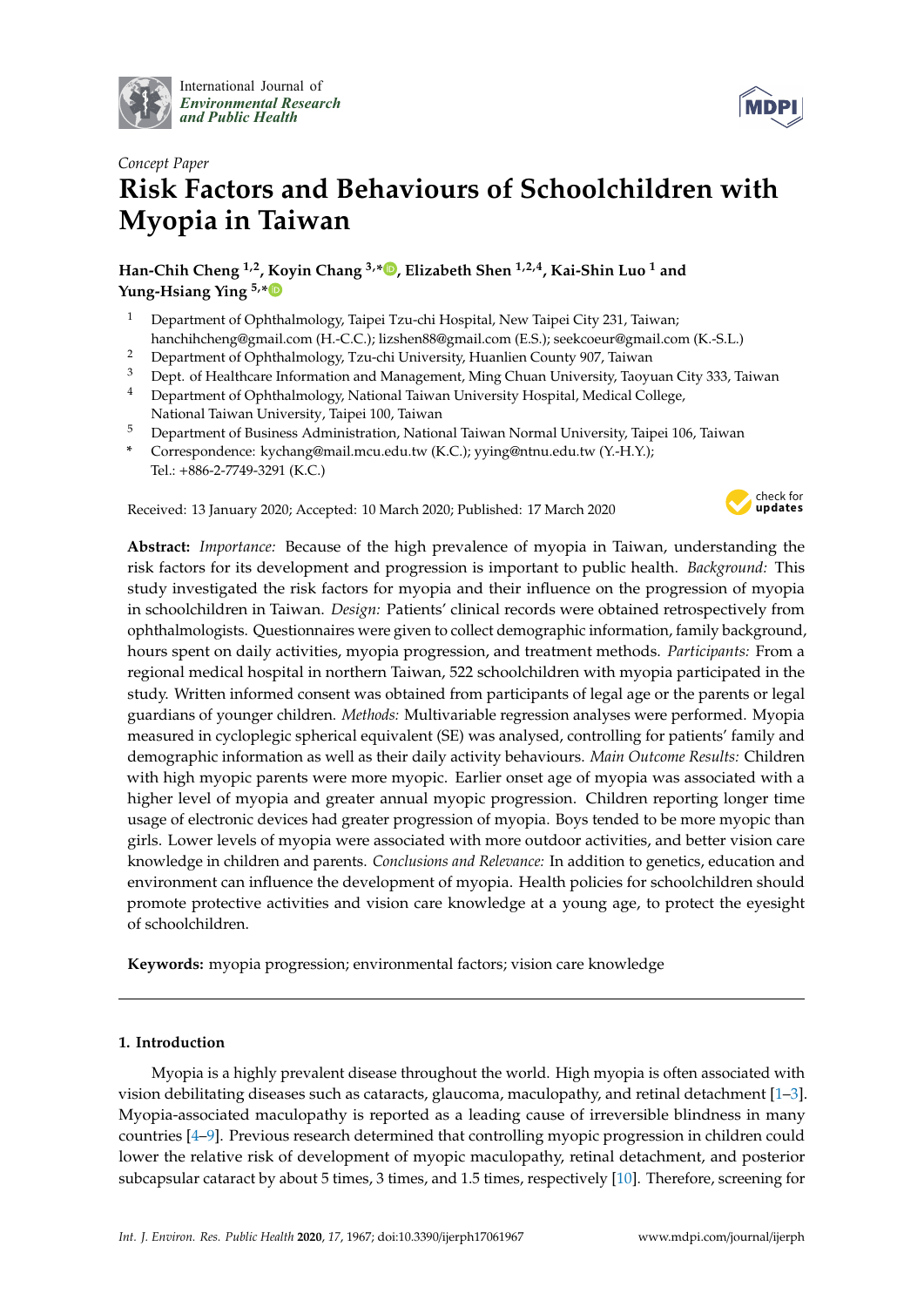myopia in children and preventing or reducing myopic progression are of paramount importance in protecting and promoting public health.

About 30 years ago, the Taiwan Ministry of Education (MOE) initiated the Taiwan Student Vision Care Program (TSVCP) to combat myopia. Nationwide, school nurses conduct regular vision testing in elementary schools every semester. Students with vision below 20/25 are required to visit an ophthalmologist for further evaluation [\[11\]](#page-10-5). This national screening program has resulted in approximately 80% of schoolchildren in Taiwan being seen by ophthalmologists for further eye care and intervention to control myopia progression. Despite these efforts, myopia prevalence in Taiwanese schoolchildren did not decrease significantly. Therefore, understanding possible environmental and lifestyle factors that may contribute to myopia progression is essential in promoting the ocular health of these children.

In this study, we investigated the environmental and lifestyle factors associated with myopia progression in schoolchildren regularly followed at our outpatient clinic in a regional medical hospital in Northern Taiwan. A specially designed questionnaire was employed to collect the socioeconomic background and daily activity information of the subjects, along with the clinical data obtained from the ophthalmologists' office. Data were then submitted for multivariate regression analyses, with a focus on the impact of daily activities controlling socioeconomic factors, food supplements, and background knowledge about eye care. The results of this study may identify the potential risk factors for myopia, which may influence future health policies for vision care in children.

#### **2. Methods**

## *2.1. Study Design and Patient Population*

To understand the risk factors for progression of myopia and the influence of each factor, a specially designed survey of schoolchildren's family backgrounds and daily activities was conducted. Following conventional modern medical observational studies, this research adopts a questionnaire that relies on self-reported subjective answers responded by the schoolchildren or their parents/legal guardians [\[12–](#page-10-6)[14\]](#page-10-7). The questionnaire combined patient characteristics and behaviour with clinical information. The study targeted those who, at the time of our study, were either referred to ophthalmologists' offices after failing the school vision screening or were returning myopia patients of the ophthalmologists. Only schoolchildren aged 6–20 years were included in the study. The data collection period was from February 2018 to November 2018. All the patients were referred to the interviewers by their ophthalmologist after full explanation of the purpose of the study and obtaining written informed consent from the participants (if of legal age) or their parents or guardians. This study was carried out according to the tenets of the Declaration of Helsinki and the Research Governance Framework for Health and Social Care. The questionnaire was completed by parents/guardians and schoolchildren together, or by the children themselves if they were old enough to read the questions.

Of the 603 patients invited to take part, 522 completely answered all of the questions. The inclusion criteria for our subjects were: (i) outpatients with myopia or pseudomyopia; (ii) speakers of Chinese or Taiwanese; (iii) age between 6 and 20 years; (iv) ability of parents/guardians to provide informed consent; and (v) lack of other serious eye diseases. In this study, myopia is defined as a cycloplegic spherical equivalent (SE) less than −0.5 diopters (D) in the worse eye. The cycloplegic refraction is measured after using 1 gtt 0.4% tropicamide (Mydrin-M) every 5 min, 3 times, and then the refractive error is measured 30 min after the first drop of tropicamide, by both autorefraction and retinoscopy [\[15\]](#page-11-0). Pseudomyopia is defined as a noncycloplegic SE less than −0.5D, but a cycloplegic SE greater than −0.5D in the worse eye. Since there is a strong correlation between the fellow eye of a subject in terms of myopia progression, this study used data from one eye of each subject [\[16\]](#page-11-1).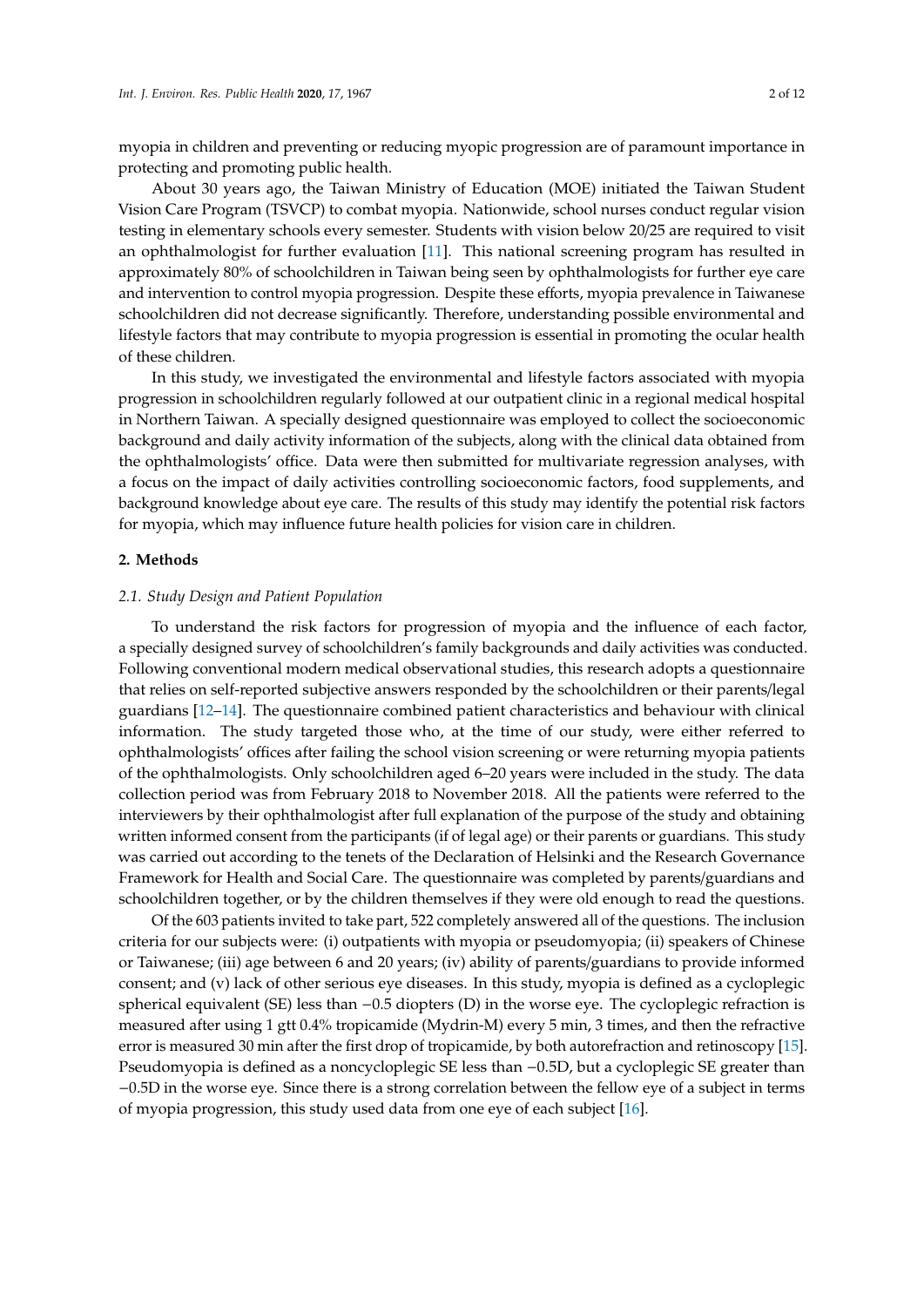### *2.2. Ethics, Governance, and Consent*

Clinical data were obtained from patients' ophthalmologists regarding their refractive error measured in dioptres, myopia progress since the last annual visit, and treatment. To include appropriate questions in the survey, the potential risk factors that contribute to myopia were drawn from a systematic review of the relevant literature [\[11,](#page-10-5)[17](#page-11-2)[–19\]](#page-11-3). To ensure that the research does not cause social, legal or economic risks to the subjects, this study was approved by the Institutional Review Board of Taipei Tzu-Chi Hospital (identifier, 06-X22-086) for potential ethical issues.

## *2.3. Outcome Measures*

Two types of outcome measures were obtained. Firstly, the degree of myopia was measured with cycloplegic refraction for both eyes, which was measured in dioptres [\[20\]](#page-11-4). The eye with greater myopia was selected for analysis. Secondly, the information of progress of myopia was collected retrospectively by calculating the decrease in the schoolchildren's SE in the past year. Children of all ages are measured in the same way, and the technique used in this study is consistent across ophthalmologists in Taiwan.

# *2.4. Risk Factors*

The myopia risk factors were obtained from the recent literature [\[17](#page-11-2)[–19](#page-11-3)[,21,](#page-11-5)[22\]](#page-11-6). Shih et al. reported the effectiveness of atropine on myopia progression in Taiwanese schoolchildren [\[23\]](#page-11-7). Thus, whether or not the myopia was treated with long-acting mydriatics/cycloplegics (i.e., atropine 0.125%) was considered as an influential factor. Genetics has long been linked directly to myopia. Thus, parents' myopia or not, self-reported by respondents, was included as an effective measure of the genetic factor. Daily activities, such as hours spent on outdoor activities, sleep, study (near work activity), TV watching, usage of electronic devices with an illuminated screen, and hours spent in "cram school" (confined environment) after regular school hours, may potentially affect children's vision. Family background information, such as living space, income level, and parents' knowledge about vision care, was controlled for in the analyses. Clinical information included the presence of other eye problems such as amblyopia or heterotropia, intake of food supplements, academic achievement measured by school grade, height, weight, age of onset of myopia (the age of diagnosis of myopia), frequency of office visits, and the use of vision corrective tools.

## *2.5. Vision Care Knowledge*

Schoolchildren's vision can be better cared for if parents have the relevant vision care education. Ten questions, designed in a 5-point Likert scale, were used to ascertain the eye care knowledge of the parents/guardians (or the students if of legal age). A score of 5 on the Likert scale meant strongly agree and 1 meant strongly disagree. The questions were as follows.

- a. Long-acting mydriatic agent is harmful to eyes.
- b. Long-acting mydriatic agent is proven to be effective in controlling myopia.
- c. Vision deteriorates faster for people with myopic squinting and seeing without appropriate corrective lenses.
- d. It is better not to wear eyeglasses, even when you have myopia, since eyeglasses may very likely make your vision worse.
- e. Pupil dilating effect will disappear once you stop using mydriatic agents.
- f. Corrective lens power should be less than your real power since the full correction lenses may accelerate myopia progression.
- g. Usage of electronic devices will accelerate myopia progression.
- h. Eye health and vision can be improved by adequate outdoor activities and exercise.
- i. "30/10 Rule" refers to every 30 min spent in near work activity requires a 10-min rest.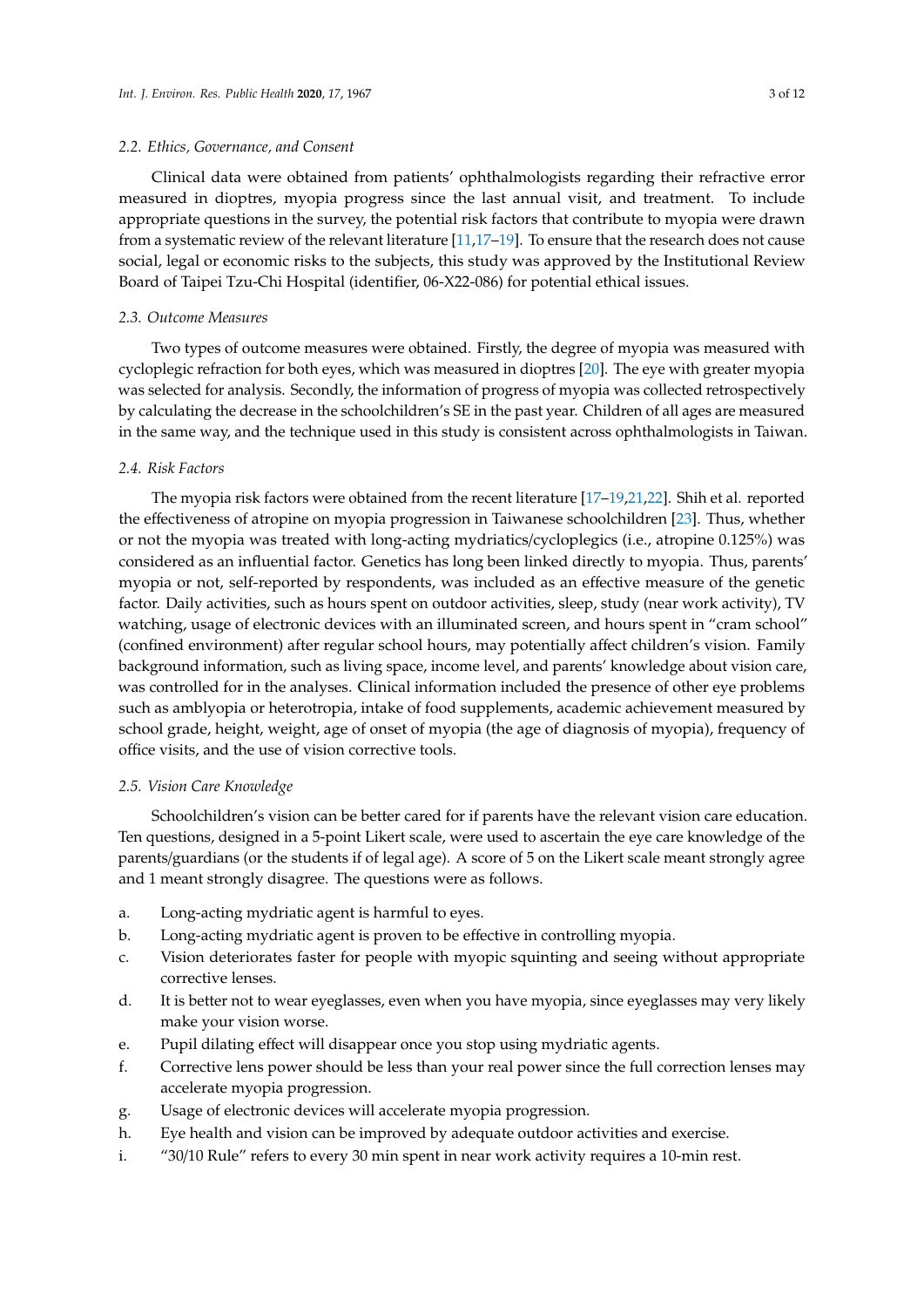j. High myopia is nothing to worry about. It is not associated with retinal problems, glaucoma, cataracts, or any other eye diseases.

For the above ten questions, a higher number in the Likert scale meant better knowledge, except for the four questions that were reverse-scored  $(a, d, f, and j)$ . Based on the answers, each respondent received a knowledge index score from 1 to 100, with higher scores indicating a greater level of vision care knowledge.

# *2.6. Sampling*

Myopia is a common eye problem in Taiwan. Since the Taiwan Ministry of Education (MOE) and Ministry of Health and Welfare have collectively implemented an eye care program in all levels of schools and the vision impairment referral rate has achieved 80%, it is reasonable to believe that outpatient services for myopia cover a representative range of the schoolchildren with myopia. The patients surveyed were from Tzu-Chi Hospital, Taipei Branch, which is a regional medical hospital in northern Taipei.

## *2.7. Multivariate Regression Analysis*

The ordinary least square (OLS) method was employed to explain the variation in degree of the schoolchildren's myopia as well as their myopia progression. A refractive error measurement for each child was obtained. The progression of myopia in the past year was transcribed from the children's medical records to gain an understanding of the extent to which each risk factor contributed to the progression of myopia. Various functional forms of OLS estimates were explored to find a good model of fit, including linear, natural log, and quadratic forms. This study focuses on the impact of schoolchildren's daily activity behaviors controlling socioeconomic, genetic, environmental, and nutritional factors. To conduct a multivariate regression method with unbiased results, any possible factors that contribute to variation in the dependent variable are expected to be included in the regression model, to avoid potential omitted variable problems [\[24](#page-11-8)[,25\]](#page-11-9). Our regression procedure follows conventional socioeconomic studies for observational analyses. Similar studies can be found in the extant literature [\[13](#page-10-8)[,14](#page-10-7)[,26\]](#page-11-10).

#### **3. Results**

## *3.1. Patient Demographics*

Table [1](#page-4-0) provides the descriptive analysis of the schoolchildren's demographic information, including age, gender, family income, and the distribution of degree of myopia. Of all the sampled schoolchildren, the average age ( $\pm$  standard deviation) was 11.31 ( $\pm$ 3.08) years; boys comprised 49.81% of the schoolchildren with myopia. On average, participants had a follow-up visit to the ophthalmologist office every  $4.17 \ (\pm 1.80)$  months. Approximately 22.56% of the sampled patients went to private school, which is considered to be more demanding in terms of behavioral discipline. A total of 62.45% of the sampled schoolchildren also attended an independent private class after school for test preparation or extended learning, or so-called "cram schools" in Taiwan. Their daily activities included an average daily habit of using electronic devices, TV watching, studying, and engaging in outdoor activities of 1.94 ( $\pm$ 1.43), 1.77 ( $\pm$ 1.16), 3.08 ( $\pm$ 1.10), and 3.68 ( $\pm$ 3.42) hours, respectively. The average age of myopia onset was 8.24 ( $\pm$ 2.71) years. Columns (2) to (4) present the results by educational stages. The progression of myopia within the past year is most severe for primary schoolchildren and least for high school students.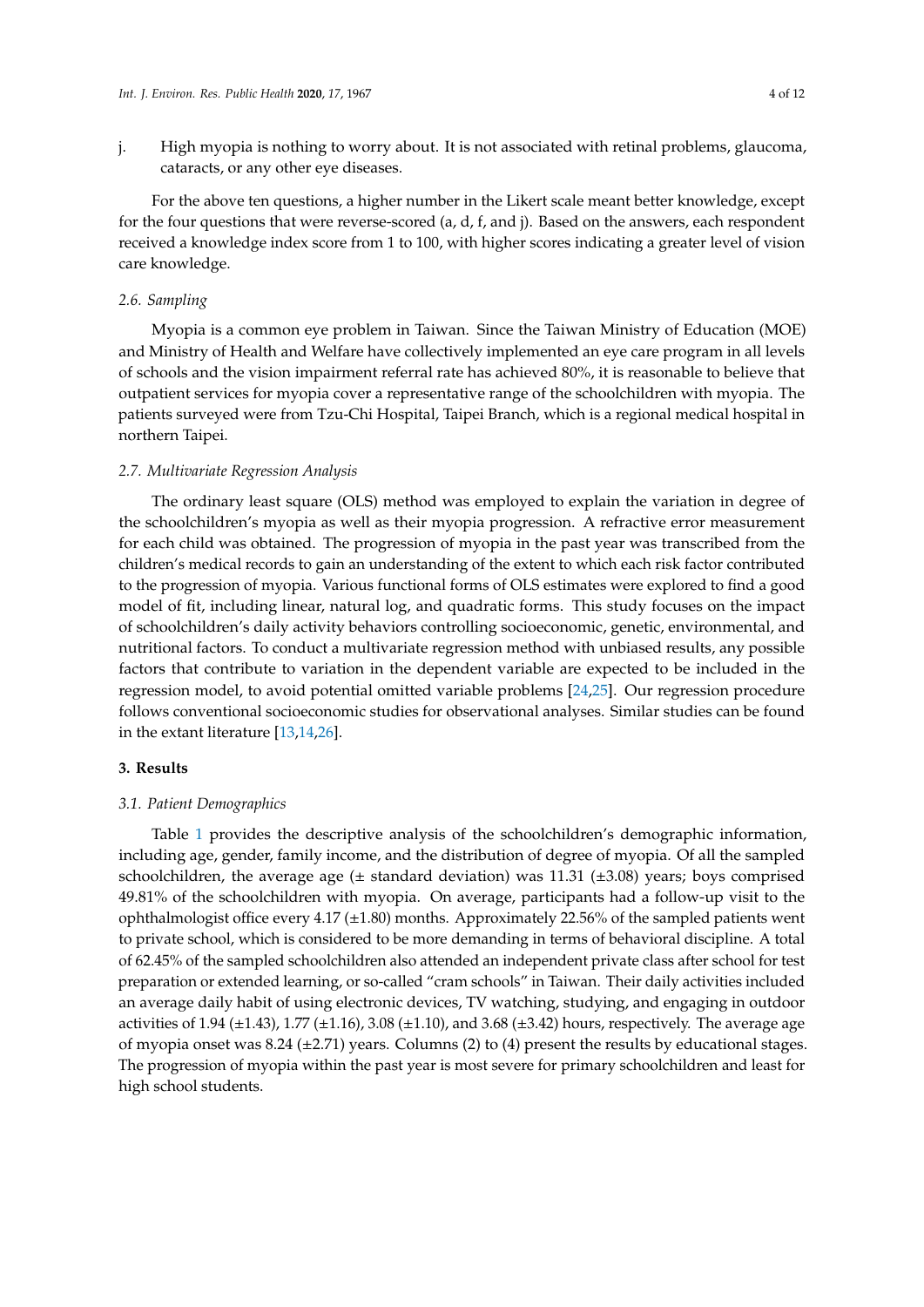<span id="page-4-0"></span>

|                                                   | Total            | Primary                    | Middle            | <b>High School</b> |
|---------------------------------------------------|------------------|----------------------------|-------------------|--------------------|
| Number                                            | 522              | 344                        | 115               | 63                 |
| Age (years)                                       | 11.31 (3.08)     | 9.58 (1.91)                | 13.55(1.21)       | 16.60(1.32)        |
| Boy $(\%)$                                        | 49.81            | 53.20                      | 45.22             | 39.68              |
| $BMI^+$                                           | 18.63 (4.02)     | 17.57 (3.48)               | 20.08 (4.01)      | 21.89 (4.31)       |
| Family Income (USD, monthly)                      | 3132.32 (1382.7) | 3180.3 (1394.15)           | 3084.93 (1339.60) | 2885.20 (1394.26)  |
| Frequency of seeing an<br>opthalmologist (months) | 4.17(1.80)       | 3.92(1.80)                 | 4.62(1.65)        | 4.76(1.87)         |
| Private School (%)                                | 22.56            | 19.82                      | 23.00             | 36.51              |
| Cram School (%)                                   | 62.45            | 64.50                      | 66.37             | 44.44              |
| <b>Activity Hours</b>                             |                  |                            |                   |                    |
| Cram School (hours per day)                       | 1.98(1.97)       | 2.17(2.06)                 | 1.81(1.83)        | 1.11(1.49)         |
| Electronic Devises (hours per day)                | 1.94(1.43)       | 1.54(1.26)                 | 2.30(1.36)        | 3.43(1.27)         |
| TV (hours per day)                                | 1.77(1.16)       | 1.83(1.10)                 | 1.63(1.15)        | 1.71(1.41)         |
| Study (hours per day)                             | 3.08(1.10)       | 2.93(0.97)                 | 3.26(1.21)        | 3.50(1.24)         |
| Sleep (hours per day)                             | 7.66(1.12)       | 7.90(1.11)                 | 7.29(0.95)        | 7.00(0.96)         |
| Outdoor activities (hours per week)               | 3.68(3.42)       | 3.80(3.19)                 | 3.65(4.15)        | 3.16(3.19)         |
| Refractive error (D) $\ddagger$                   | 2.42(2.13)       | 1.95(1.83)                 | 3.20(2.23)        | 3.62(2.54)         |
| Myopia Progression (D) (in past<br>year)          | 0.50(0.63)       | 0.53(0.61)                 | 0.47(0.74)        | 0.42(0.56)         |
| Knowledge                                         | 76.52 (10.22)    | 77.18 (9.96)               | 75.00 (10.51)     | 75.67 (10.92)      |
| <b>Onset Age</b>                                  | 8.24 (2.71)      | 7.46(0.18)                 | 9.46(2.95)        | 10.36(3.20)        |
|                                                   |                  | <b>Other Eye Disorders</b> |                   |                    |
| Amblyopia                                         | 9.41%            | 9.55%                      | 8.03%             | 11.11%             |
| <b>Strabismus</b>                                 | 5.69%            | 6.27%                      | 5.36%             | 3.17%              |

| Table 1. Subject demographic information. |  |  |  |  |  |  |  |  |
|-------------------------------------------|--|--|--|--|--|--|--|--|
|-------------------------------------------|--|--|--|--|--|--|--|--|

Numbers in parentheses represent ± standard deviation. <sup>†</sup> Body Mass Index (BMI) is calculated as body mass (in kg) divided by the square of body height (in m) or kg/m<sup>2</sup>. <sup>‡</sup> Myopia or myopia progression are represented as the absolute value of the spherical equivalent (SE) in dioptres (D). Onset Age is the age at which the schoolchildren were diagnosed with myopia. USD, US dollars. Activities are presented as hours per day except for outdoor activities, which is reported as hours per week. Knowledge is an index range from 1 to 100, a higher score represents better vision care knowledge of the parents.

Table [2](#page-4-1) presents the schoolchildren's intake of food supplements and treatment for myopia. The intake of vitamins, fish oil, and lutein among schoolchildren was 15.32%, 9.34%, and 13.98%, respectively. In our sample, 97.31% of the schoolchildren used mydriatics/cycloplegics, with 28.8% using a long-acting mydriatic agent Atropine. Among our sample of 522 schoolchildren, 57.28% used vision correction devices such as spectacles, contact lenses, or orthokeratology.

<span id="page-4-1"></span>

|                        | <b>Total</b> | Primary | Middle | <b>High School</b> |
|------------------------|--------------|---------|--------|--------------------|
| Number                 | 522          | 344     | 115    | 63                 |
| Supplements (%)        |              |         |        |                    |
| Vitamin                | 15.32        | 14.82   | 19.13  | 11.11              |
| Fish oil               | 9.34         | 10.50   | 7.82   | 6.35               |
| Lutein                 | 13.98        | 13.08   | 14.78  | 17.46              |
| Mydriatic (%)          | 97.31        | 97.09   | 97.39  | 98.41              |
| Atropine (0.125%)      | 28.8         | 31.39   | 21.73  | 23.80              |
| Corrective methods (%) | 57.28        | 49.72   | 72.17  | 71.42              |
| <b>Spectacles</b>      | 56.32        | 48.54   | 71.30  | 71.42              |
| <b>Contact lenses</b>  | 3.25         | 2.48    | 5.21   | 4.76               |
| Orthokeratology        | 0.57         | 0.00    | 1.73   | 1.58               |

**Table 2.** Intake of food supplements for eye care and treatment for myopia.

Note: Mydriatic includes short-acting agents and long-acting ones; the former is 0.4% Tropicamide (Mydrin-M) and the latter is 0.125% Atropine.

Table [3](#page-5-0) lists the perceived causes of myopia of the schoolchildren, based on the results of the survey. According to the literature, extensive usage of the eyes for reading/studying and TV watching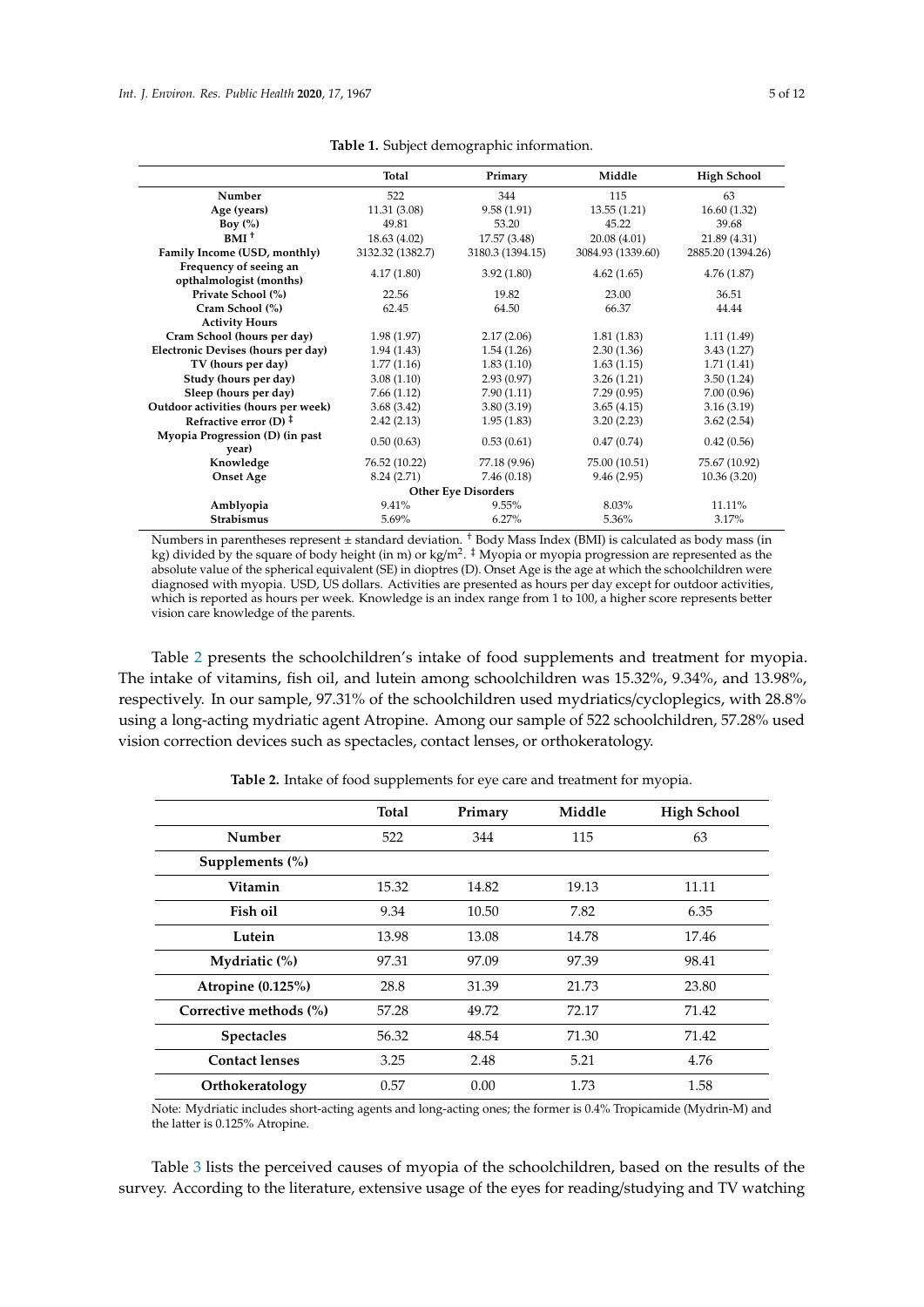are important behavioural-related causes of myopia [\[21](#page-11-5)[,27](#page-11-11)[,28\]](#page-11-12). A lack of outdoor activities and sleep are also shown to contribute to an increase in refractive error [\[17](#page-11-2)[,29](#page-11-13)[,30\]](#page-11-14). The sampled children in this study reported that a lack of outdoor activities was most likely to cause their myopia, followed by extensive hours of reading, and TV watching, with approval rates of 3.80  $(\pm 1.20)$ , 3.71 $(\pm 1.18)$ , and  $3.57(\pm 1.35)$ , respectively, on the 5-point Likert scale.

<span id="page-5-0"></span>

|                           | <b>Total</b> | Primary    | Middle     | <b>High School</b> |
|---------------------------|--------------|------------|------------|--------------------|
| Reading                   | 3.71(1.18)   | 3.74(1.21) | 3.65(1.10) | 3.63(1.15)         |
| TV                        | 3.57(1.35)   | 3.67(1.32) | 3.27(1.49) | 3.61(1.26)         |
| <b>Outdoor activities</b> | 3.80(1.20)   | 3.86(1.17) | 3.61(1.27) | 3.78(1.14)         |
| Sleep                     | 3.45(1.31)   | 3.36(1.31) | 3.48(1.37) | 3.85(1.10)         |
| Genetics                  | 3.45(1.26)   | 3.54(1.26) | 3.44(1.22) | 3.00(1.20)         |
| <b>Space</b>              | 2.89(1.22)   | 2.93(1.23) | 2.94(1.20) | 2.56(1.16)         |
| Injury                    | 2.24(1.31)   | 2.25(1.30) | 2.14(1.31) | 2.38(1.34)         |

**Table 3.** Perceived causes of myopia.

Note: All values are reported on the 5-point Likert scale. Numbers in parentheses represent ± standard deviation. Space refers to respondents' consciousness about their living space. A higher value means more concern that their living conditions are not spacious enough and are harmful to their (or their children's) vision.

#### *3.2. Multivariate Analyses and Sensitivity Tests*

In order to understand the extent to which each factor contributes to schoolchildren's myopia, multivariate regression analyses were conducted. The absolute value of the refractive error measurement (D) was employed as the dependent variable. Various functional forms of OLS estimates were explored to find a good model of fit, including linear, natural log, and quadratic forms. All forms show similar results and only the log form is reported for the reasons of convenience in results interpretation, and to conserve space. The analysis results, as shown in Table [4,](#page-6-0) were drawn from three regression estimations with models (1), (2), and (3) representing the total sample, primary schoolchildren, and secondary schoolchildren, respectively. The results suggest that children with a younger age at onset (the number of years since being diagnosed) tended to have a higher degree of myopia. Children or parents with better vision care knowledge and children with better school academic performance tended to have less severity of myopia. The results were significant at the 1% or 5% significance level. Children going to private schools and families concerned about their living or activity spaces tended to have milder cases of myopia. The use of long-acting mydriatics was positively related to more severe myopia. One or both parents being myopic was positively related to children's severity of myopia. Boys were more likely to have a higher degree of myopia, especially boys in primary school. The intake of vitamins was positively related to myopia severity in primary school, but negatively related in secondary school. The intake of other food supplements, however, was not significantly related to the severity of myopia.

In terms of daily activities, time spent studying/reading did not significantly increase the level of myopia for children. The effect was even negative for primary schoolchildren (*p* < 0.1). Children who spent more time in outdoor activities had lower levels of myopia. Spending more hours in cram school tended to increase the myopia level  $(p < 0.1)$ . These effects, however, were not significant when estimated separately by school level. Usage of electronic devices did not result in a higher degree of myopia.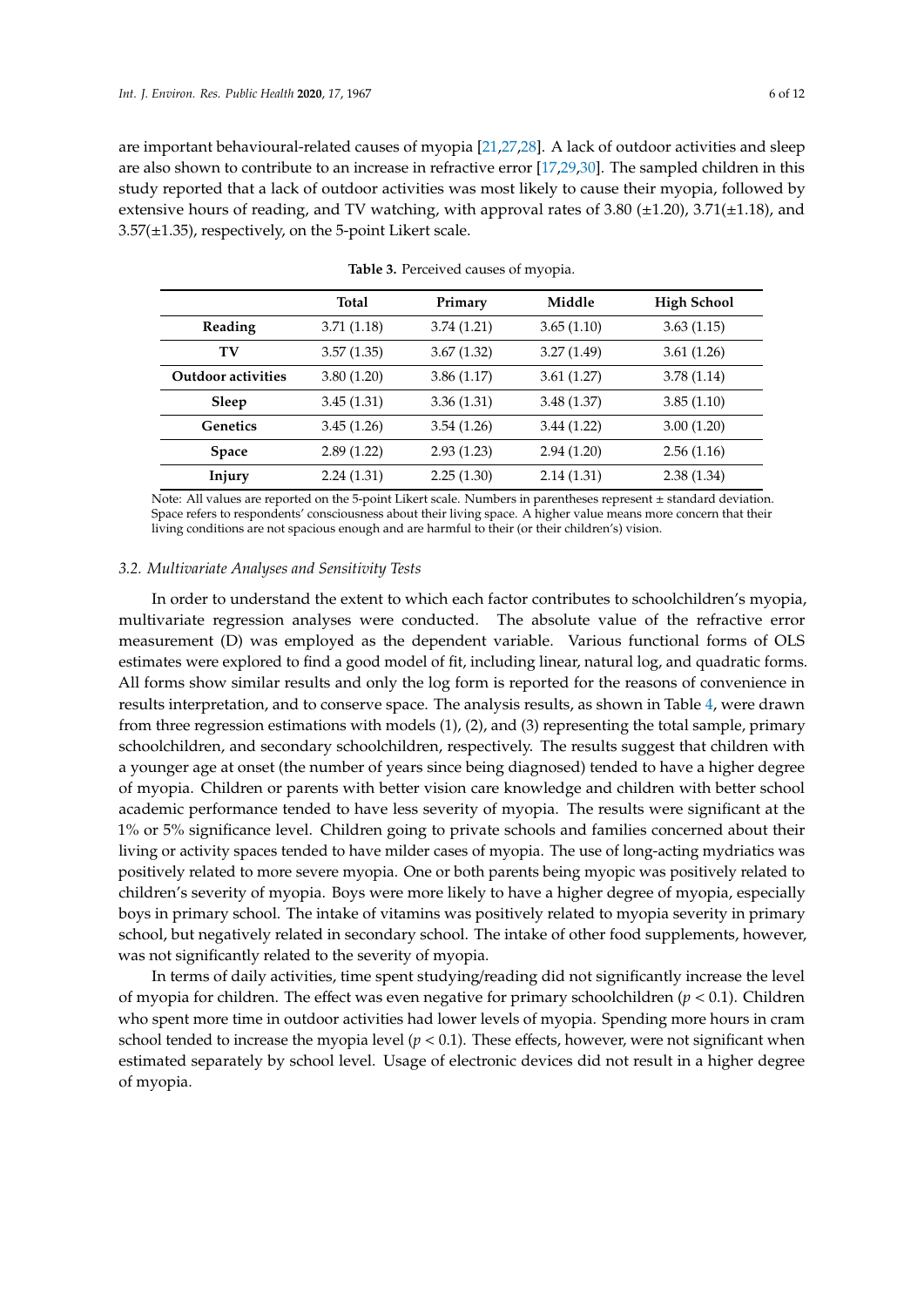<span id="page-6-0"></span>

|                       | (1)          | (2)                   | (3)                     |
|-----------------------|--------------|-----------------------|-------------------------|
|                       | All Children | <b>Primary School</b> | <b>Secondary School</b> |
| Length (years)        | $0.13***$    | $0.15***$             | $0.10***$               |
|                       | (8.12)       | (9.38)                | (4.07)                  |
| Boy                   | $0.01\,$     | $0.08**$              | 0.05                    |
|                       | (1.20)       | (1.77)                | (0.56)                  |
| Growth in Height (cm) | 0.01         | $0.02*$               | 0.01                    |
|                       | (1.35)       | (1.87)                | (0.35)                  |
| BMI                   | $0.02 *$     | $0.03**$              | 0.02                    |
|                       | (1.63)       | (2.00)                | (0.69)                  |
| Weight (kg)           | $-0.01$      | $-0.01*$              | $-0.00$                 |
|                       | $(-1.40)$    | $(-1.74)$             | $(-0.49)$               |
| Space                 | $-0.03**$    | $-0.04$ **            | $0.01\,$                |
|                       | $(-1.84)$    | $(-2.05)$             | (0.37)                  |
| Income                | 0.00         | $-0.10$               | $0.14*$                 |
|                       | (0.04)       | $(-1.44)$             | (1.73)                  |
|                       | $0.06*$      | $0.10**$              | 0.08                    |
| Mydriatic             |              |                       |                         |
|                       | (1.83)       | (1.84)                | (0.79)                  |
| Eye Care Knowledge    | $-0.004$ **  | $-0.003**$            | $-0.01$                 |
|                       | $(-1.89)$    | $(-1.76)$             | $(-1.09)$               |
| Genetic               | $0.08*$      | $0.05*$               | 0.003                   |
|                       | (1.72)       | (1.68)                | (0.04)                  |
| Private School        | $-0.11**$    | $-0.11**$             | $-0.11$                 |
|                       | $(-2.06)$    | $(-1.90)$             | $(-1.05)$               |
| School Performance    | $-0.02*$     | $-0.03$ ***           | 0.013                   |
|                       | $(-1.80)$    | $(-2.74)$             | (0.57)                  |
| Food Supplement       |              |                       |                         |
| Vitamin               | $-0.01$      | $0.14*$               | $-0.23$ **              |
|                       | $(-0.07)$    | (1.87)                | $(-2.15)$               |
| Fish oil              | $-0.02$      | $-0.08$               | $-0.04$                 |
|                       | $(-0.21)$    | $(-0.69)$             | $(-0.18)$               |
| <b>Activity Hours</b> |              |                       |                         |
| Cram School           | $0.02 *$     | 0.02                  | $0.01\,$                |
|                       | (1.63)       | (1.11)                | (0.18)                  |
| Electronics           | $-0.01$      | $-0.04$               | $-0.003$                |
|                       | $(-0.65)$    | $(-1.37)$             | $(-0.11)$               |
| TV                    | $-0.01$      | $-0.01$               | $-0.02$                 |
|                       | $(-0.59)$    | $(-0.36)$             | $(-0.57)$               |
| Study                 | 0.003        | $-0.05*$              | $0.05\,$                |
|                       | (0.14)       | $(-1.88)$             | (1.20)                  |
| Sleep                 | $-0.007$     | 0.001                 | $-0.04$                 |
|                       | $(-0.31)$    | (0.05)                | $(-0.94)$               |
| Ourdoor Exercise      | $-0.01*$     | $-0.003$              | $-0.01$                 |
|                       | $(-1.60)$    | $(-0.60)$             | $(-1.09)$               |
| Middle School         | $0.243$ ***  |                       |                         |
|                       | (3.32)       |                       |                         |
| High School           | 0.0934       |                       |                         |
|                       | (0.72)       |                       |                         |
| N                     | 522          | 272                   | 250                     |
| R <sub>2</sub>        | 0.35         | 0.43                  | 0.27                    |

**Table 4.** Regression analysis of factors that explain the severity in myopia † .

<sup>†</sup> Myopia is measured in absolute value of natural logarithm of the unit of refractive error (D) multiplied by 100.<br><sup>‡</sup> Income is in natural logarithm. Space refers to respondents' consciousness about their living space, the 5-point Likert scale. A higher value means more concern that their living conditions are not spacious enough and are harmful to their (or their children's) vision. Length refers to years since the diagnosis of myopia. Numbers shown in the table are regression coefficients with t-values in parentheses. \*  $p < 0.1$ , \*\*  $p < 0.05$ , \*\*\*  $p < 0.01$ .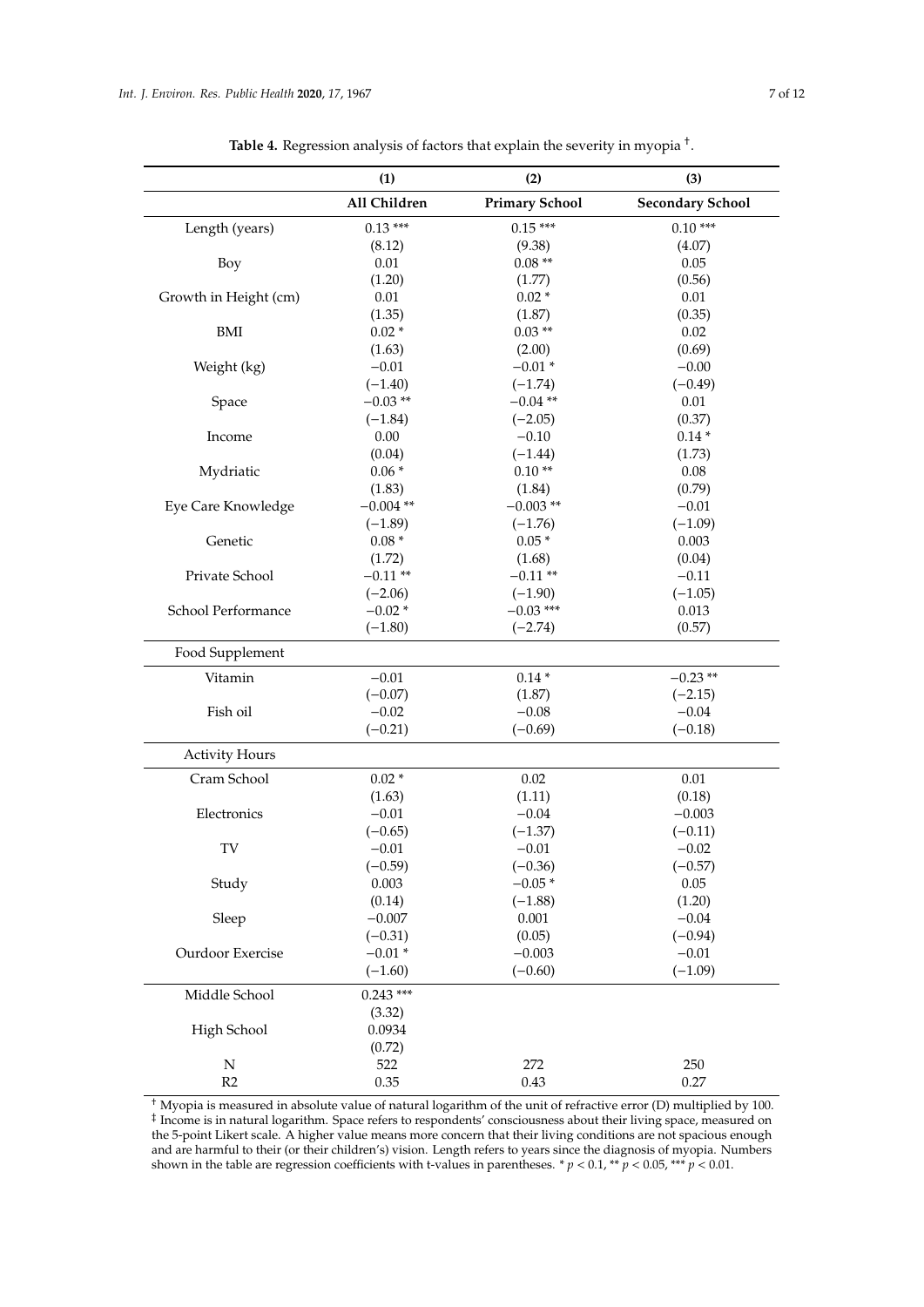To understand the factors that contribute to the progression of myopia, further regression analyses were performed, employing the change in refractive error measurement (in absolute value) in the past year of the sampled children. The results are presented in Table [5.](#page-7-0) Number of years with myopia again played an important role in myopia progression (*p* < 0.1 and *p* < 0.05 for the all sample and primary school sample, respectively). Growth in height and BMI were also positively related to increases in myopia (*p* < 0.05). Schoolchildren's weight was negatively related to myopia progression, especially for children in primary school. Regarding daily activities, the time spent using electronics was positively associated with myopia progression ( $p < 0.05$  and  $p < 0.1$  for the all sample and secondary school sample, respectively). No other activities showed significant effects.

<span id="page-7-0"></span>

|                       | (1)          | (2)                   | (3)                     |
|-----------------------|--------------|-----------------------|-------------------------|
|                       | All Children | <b>Primary School</b> | <b>Secondary School</b> |
| Length (years)        | $0.02*$      | $0.02**$              | 0.01                    |
|                       | (1.76)       | (1.81)                | (0.74)                  |
| Boy                   | 0.03         | $0.04*$               | 0.05                    |
|                       | (1.22)       | (1.75)                | (0.67)                  |
| Growth in Height      | $0.01**$     | $0.03***$             | $-0.002$                |
| (cm)                  | (1.92)       | (3.71)                | $(-0.16)$               |
| <b>BMI</b>            | $0.02**$     | $0.02**$              | 0.003                   |
|                       | (2.28)       | (2.00)                | (0.17)                  |
| Weight (kg)           | $-0.01$ ***  | $-0.01**$             | $-0.004$                |
|                       | $(-3.37)$    | $(-2.30)$             | $(-0.91)$               |
| Space                 | $-0.002$     | 0.01                  | $-0.01$                 |
|                       | $(-0.22)$    | (0.60)                | $(-0.49)$               |
| Income $\ddagger$     | 0.03         | 0.03                  | $-0.001$                |
|                       | (0.76)       | (0.94)                | $(-0.02)$               |
| Mydratic Use          | $-0.03$      | $-0.03$               | $-0.03$                 |
|                       | $(-1.00)$    | $(-0.66)$             | $(-0.47)$               |
| Private School        | $-0.03$      | $-0.04$               | 0.01                    |
|                       | $(-0.85)$    | $(-1.14)$             | (0.11)                  |
| Eye Care              | $-0.001$     | $-0.0001$             | $-0.001$                |
| Knowledge             | $(-0.32)$    | $(-0.07)$             | $(-0.58)$               |
| Genetics              | $0.03*$      | $0.06**$              | $-0.01$                 |
|                       | (1.66)       | (1.99)                | $(-0.22)$               |
| School Performance    | $-0.01$      | $-0.01$               | 0.003                   |
|                       | $(-0.87)$    | $(-1.26)$             | (0.17)                  |
| Food Supplements      |              |                       |                         |
| Vitamin               | $-0.01$      | $-0.03$               | 0.05                    |
|                       | $(-0.12)$    | $(-0.70)$             | (0.40)                  |
| Fish oil              | 0.01         | 0.04                  | $-0.02$                 |
|                       | (0.28)       | (0.73)                | $(-0.28)$               |
| <b>Activity Hours</b> |              |                       |                         |
| Cram School           | $0.01*$      | 0.01                  | 0.02                    |
|                       | (1.62)       | (1.47)                | (1.37)                  |
| Electronics           | $0.04**$     | 0.01                  | $0.05*$                 |
|                       | (2.26)       | (0.45)                | (1.80)                  |
| TV                    | $-0.01$      | 0.02                  | $-0.02$                 |
|                       | $(-0.42)$    | (1.10)                | $(-0.88)$               |
| Study                 | 0.01         | $-0.02$               | 0.01                    |
|                       | (0.34)       | $(-0.88)$             | (0.34)                  |
| Sleep                 | $-0.00$      | 0.01                  | $-0.02$                 |
|                       | $(-0.01)$    | (0.39)                | $(-0.73)$               |
| Outdoore Exercise     | $-0.0002$    | $-0.01*$              | $-0.01$                 |
|                       | $(-0.04)$    | $(-1.65)$             | $(-0.98)$               |
| Middle School         | 0.002        |                       |                         |
|                       | (0.05)       |                       |                         |
| High School           | $-0.04$      |                       |                         |
|                       | $(-0.45)$    |                       |                         |
| $\,N$                 | 522          | 272                   | 250                     |
| R <sub>2</sub>        | 0.08         | 0.15                  | 0.08                    |

**Table 5.** Regression analysis of factors that explain the progression of myopia † .

† Myopia is measured in absolute value of natural logarithm of the unit of refractive error (D) multiplied by 100. ‡ Income is in natural logarithm. Space refers to respondents' consciousness about their living space, measured on the 5-point Likert scale. A higher value means more concern that their living conditions are not spacious enough and are harmful to their (or their children's) vision. Length refers to years since the diagnosis of myopia. Numbers shown in the table are regression coefficients with t-values in parentheses.  $* p < 0.1, ** p < 0.05, ** * p < 0.01$ .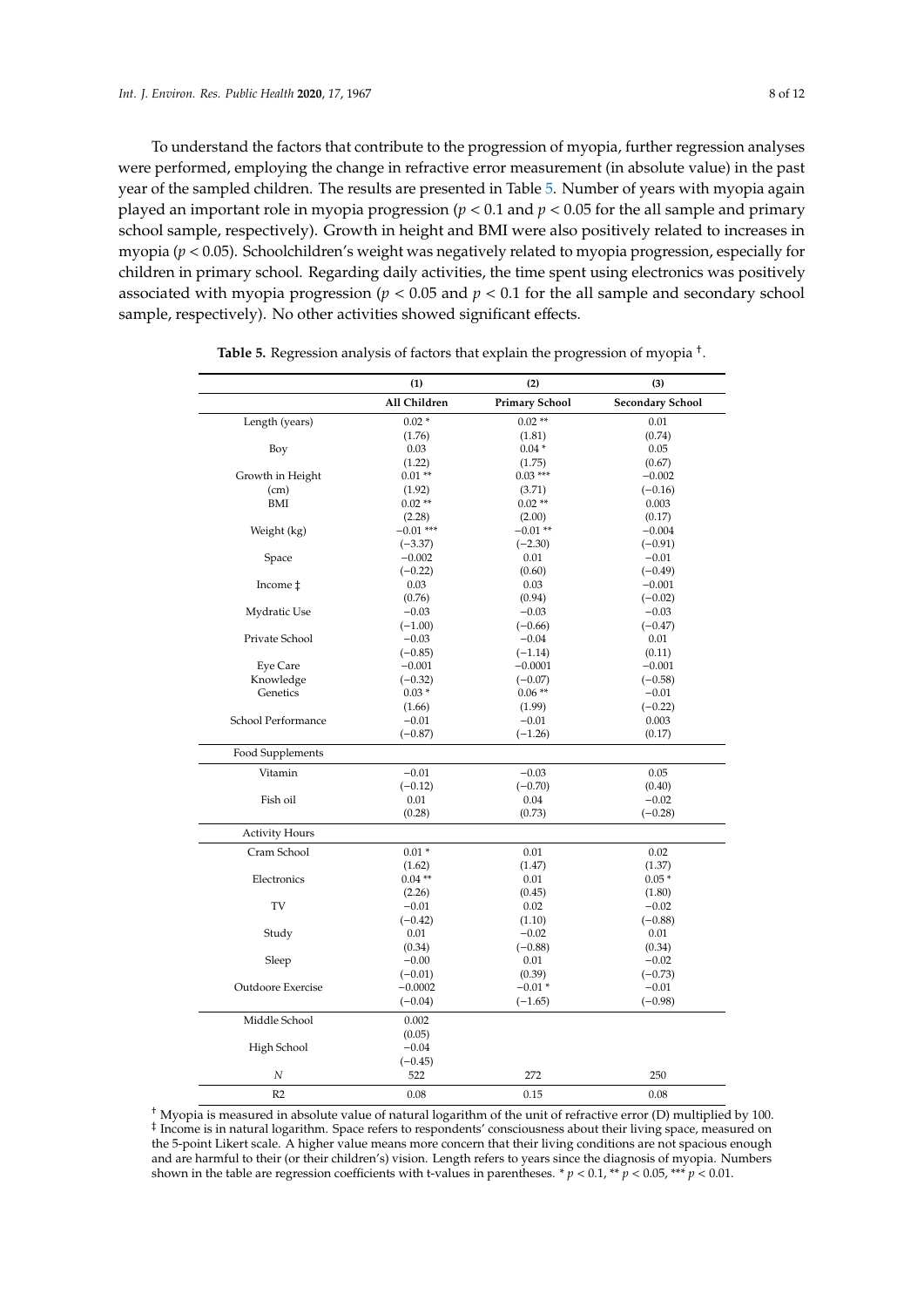Figure [1](#page-8-0) shows the relationship between the age of onset of myopia and the current myopic severity of schoolchildren at different educational stages. Children with an earlier onset age of myopia had higher current levels of myopia. Focusing on myopic progression in the past year, we see a similar relationship between the age of onset of myopia and the myopic progression in the past year, as shown in Figure [2.](#page-8-1) Children with an earlier onset age of myopia had more myopic progression in the past year.

<span id="page-8-0"></span>

<span id="page-8-1"></span>**Figure 1.** Age of onset of myopia and current myopia severity of the schoolchildren.



**Figure 2.** Age of onset of myopia and the myopia progress in the past year. **Figure 2.** Age of onset of myopia and the myopia progress in the past year.

# **4. Discussion**

In our study, only 57.28% of subjects use corrective methods, leaving 43% not using anything. This ratio factors and eye care principles related to myopia are important for promoting both the eyesight and the general health of the population as a whole, since myopia is linked to many serious eye complications. Myopia has long been a public health issue in many developed countries. Understanding the risk may seem high at first glance. Given the average refractive error −2.42D in our sample, many children are considered mild cases of myopia, and they could still see clearly in the classrooms. Thus, parents may not deem it to be urgent to have spectacles prescribed for their children. Parents sometimes even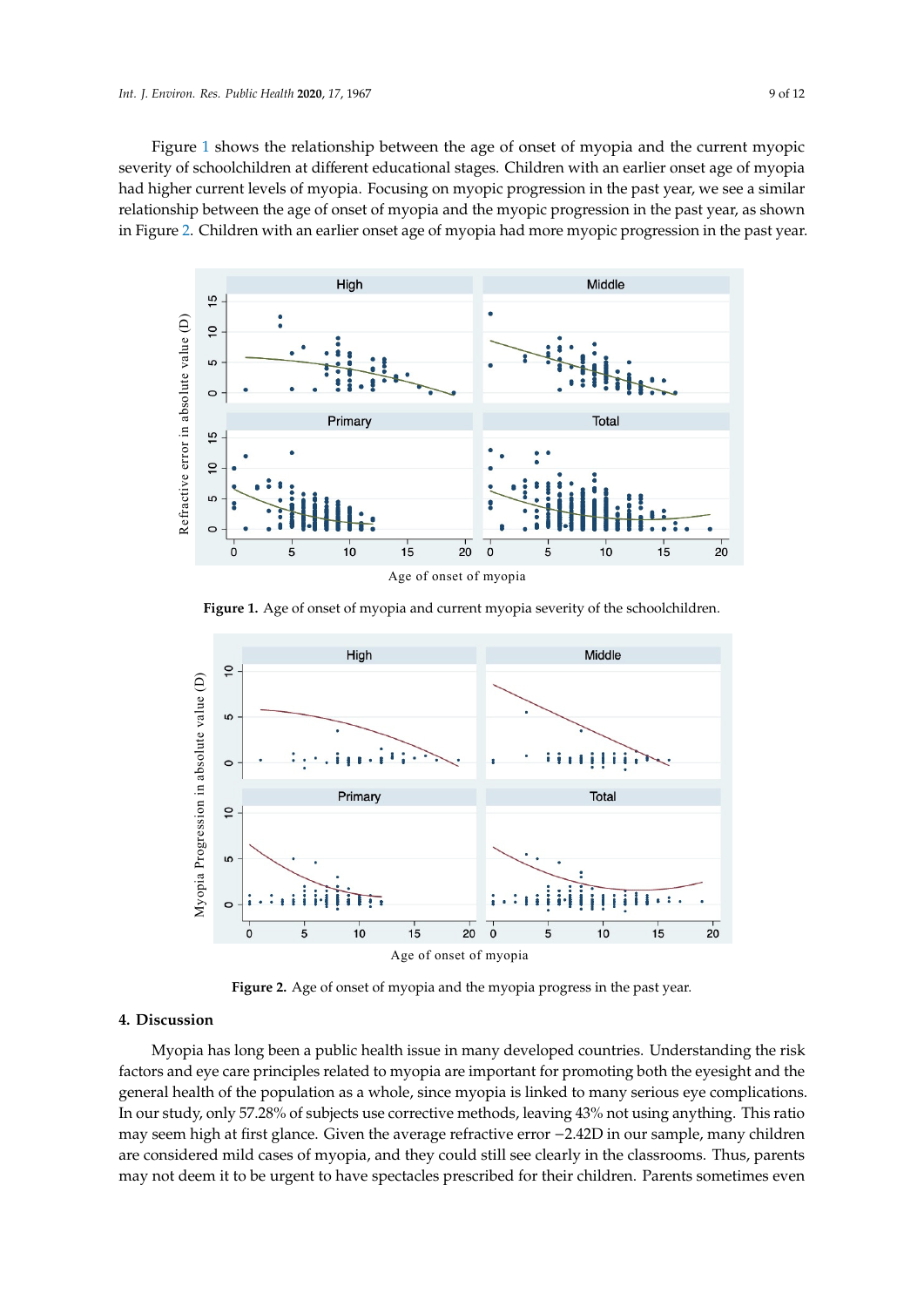believe that wearing the lenses more often may develop the habit of dependence, which in turn would aggravate the problem. Thus, the low ratio is reasonable in our sample.

The results of our study are, in general, consistent with the extant research in terms of genetic factors and the impact of outdoor activities, near work activities, and usage of screen devices [\[17,](#page-11-2)[30–](#page-11-14)[32\]](#page-11-15). Further implications can be drawn from our findings, as follows. First, the intake of food supplements did not significantly impact on schoolchildren's myopia progression. One may argue that the impact of food supplements can be bi-directional, since patients with more severe myopia may want to use more food supplements. With annual sales of \$567 million in the food supplement market in Taiwan, of which approximately 50.85% is for eye care [\[33\]](#page-11-16), it is noteworthy that food supplements to prevent or control myopia may have little effect in the short term. Further research on the impact of food supplements is crucially needed. Second, people believe that extensive reading/studying and a lack of outdoor activities are the most important risk factors for myopia. However, when people are aware of this possibility and concerned that their living conditions are not spacious enough, they take precautions to prevent myopia and have better eyesight than those who are not concerned (*p* < 0.05). Third, better eye care knowledge in parents resulted in children with better eyesight (*p* < 0.05). Fourth, the time spent using electronic devices was positively related to the progression of myopia and this result was especially true for secondary school students ( $p < 0.05$ ). Fifth, academic performance was negatively related to myopia severity for primary schoolchildren  $(p < 0.01)$ . This effect vanished for secondary schoolchildren. Previous studies mostly indicate a positive relationship between myopia and academic achievement, using genetic linkage and environmental factors to explain the phenomena [\[34\]](#page-11-17). For younger children, school performance does not require many hours of study and near work activities, suggesting that the previous findings of a positive relationship might be more related to environmental than to genetic factors. Lastly, it is important to build up good habits in eye protection for children in elementary school. Even though high school students are considered to use their eyes more intensively than younger children for studying or using electronic devices, their myopia progression was not as fast as that of younger children, implying that the onset of myopia at an earlier age is especially harmful for one's vision. Therefore, delaying the onset age of myopia may significantly reduce its severity.

#### *Limitations*

Our participants were urban schoolchildren with different levels of myopia. The results may not be applicable to students who live in rural areas with a different lifestyle. No children with perfect eyesight are included in the study. The comparison basis lacks this group of schoolchildren. Cycloplegics/mydriatics, such as atropine or tropicamide, have been the mainstream treatment of myopia in Taiwan since the late 1990s [\[23\]](#page-11-7). It is not ethical if we do not treat our myopic patients with cycloplegic agents. Thus, over 97% of our subjects use cycloplegic agents in this study. The high percentage of cycloplegics treatment among our subjects is another limitation of our study. In addition, no information on comorbidities or healthcare service utilization related to other diseases was incorporated in the study. Since eye conditions can be related to other health issues, missing this information could be a potential shortcoming in this research.

#### **5. Conclusions**

Previous research has extensively discussed the risk factors for myopia and emphasizes the significant impact on the severity of myopia and its progression of genetic factors, school achievement, and daily activities such as reading/studying and outdoor activities. In this study, the genetic factor continues to show significant impact on myopia severity, consistent with the findings of the existing studies [\[18\]](#page-11-18). Other findings of this study suggest that behaviors, such as near work activities and environmental factors, are influential in myopia pathogenesis [\[35\]](#page-11-19). The length of time staying in cram school was positively associated with the level of myopia as well as myopia progression. Early onset age of myopia was especially detrimental. Parent- or self-knowledge of myopia prevention, and self-awareness of being in a confined environment, were related to less severity of myopia. The findings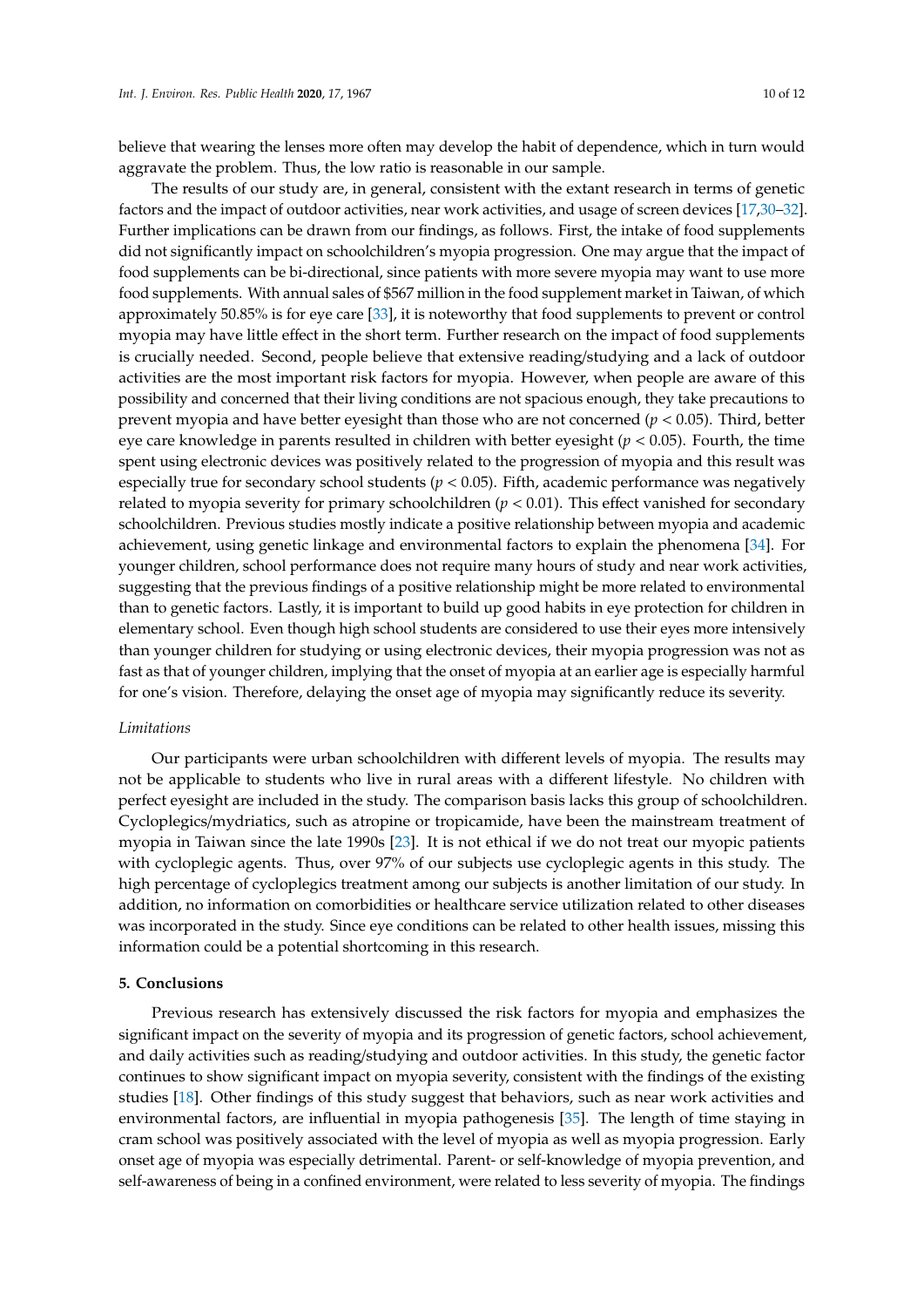suggest that policies that promote eye care education, the awareness of environmental influences on myopia, and the importance of outdoor activities starting from a young age are effective measures to protect the eyes of schoolchildren and help them maintain better eyesight throughout their lives.

**Author Contributions:** Conceptualization, H.-C.C. and K.C.; methodology, K.C. and Y.-H.Y.; software, K.C. and Y.-H.Y.; validation, E.S., K.-S.L. and Y.-H.Y.; formal analysis, K.C.; investigation, H.-C.C.; resources, H.-C.C.; writing—original draft preparation, K.C.; writing—review and editing, E.S. and H.-C.C.; project administration, H.-C.C.; funding acquisition, E.S., K.-S.L., and Y.-H.Y. Conceptualization, H.-C.C. and Y.-H.Y.; methodology, K.C. and Y.-H.Y.; software, K.C. and Y.-H.Y.; validation, E.S., K.-S.L. and Y.-H.Y.; formal analysis, K.C.; investigation, H.-C.C.; resources, H.-C.C.; writing—original draft preparation, K.C.; writing—review and editing, E.S. and H.-C.C.; project administration, H.-C.C.; funding acquisition, E.S., K.-S.L., and Y.-H.Y. All authors have read and agreed to the published version of the manuscript.

**Funding:** Taipei Tzu Chi Hospital, Buddhist Tzu Chi Medical Foundation, New Taipei, Taiwan (TCRD-TPE-108-47). Ministry of Science and Technology, Taiwan (MOST 108-2410-H-003-006).

**Acknowledgments:** The authors thank Taipei Tzu-chi Hospital for assistance with data collection. This study was supported by a grant from Taipei Tzu Chi Hospital, Buddhist Tzu Chi Medical Foundation, New Taipei, Taiwan (TCRD-TPE-108-47). The sponsor had no role in the design or conduct of this research. The authors have no potential conflicts of interest to disclose.

**Conflicts of Interest:** The authors have no conflict of interests.

# **References**

- <span id="page-10-0"></span>1. Pruett, R.C. Complications associated with posterior staphyloma. *Curr. Opin. Ophthalmol.* **1998**, *9*, 16–22. [\[CrossRef\]](http://dx.doi.org/10.1097/00055735-199806000-00004) [\[PubMed\]](http://www.ncbi.nlm.nih.gov/pubmed/10182095)
- 2. Saw, S.M.; Gazzard, G.; Shih-Yen, E.C.; Chua, W.H. Myopia and associated pathological complications. *Ophthalmic Physiol. Opt.* **2005**, *25*, 381–391. [\[CrossRef\]](http://dx.doi.org/10.1111/j.1475-1313.2005.00298.x) [\[PubMed\]](http://www.ncbi.nlm.nih.gov/pubmed/16101943)
- <span id="page-10-1"></span>3. Saw, S.M. How blinding is pathological myopia? *Br. J. Ophthalmol.* **2006**, *90*, 525–526. [\[CrossRef\]](http://dx.doi.org/10.1136/bjo.2005.087999) [\[PubMed\]](http://www.ncbi.nlm.nih.gov/pubmed/16622078)
- <span id="page-10-2"></span>4. Hsu, W.M.; Cheng, C.Y.; Liu, J.H.; Tsai, S.Y.; Chou, P. Prevalence and causes of visual impairment in an elderly Chinese population in Taiwan: The Shihpai Eye Study. *Ophthalmology* **2004**, *111*, 62–69. [\[CrossRef\]](http://dx.doi.org/10.1016/j.ophtha.2003.05.011) [\[PubMed\]](http://www.ncbi.nlm.nih.gov/pubmed/14711715)
- 5. Iwase, A.; Araie, M.; Tomidokoro, A.; Yamamoto, T.; Shimizu, H.; Kitazawa, Y. Tajimi Study Group. Prevalence and causes of low vision and blindness in a Japanese adult population: The Tajimi Study. *Ophthalmology* **2006**, *113*, 1354–1362. [\[CrossRef\]](http://dx.doi.org/10.1016/j.ophtha.2006.04.022)
- 6. Xu, L.; Wang, Y.; Li, Y.; Wang, Y.; Cui, T.; Li, J.; Jonas, J.B. Causes of blindness and visual impairment in urban and rural areas in Beijing: The Beijing Eye Study. *Ophthalmology* **2006**, *113*, 1134. [\[CrossRef\]](http://dx.doi.org/10.1016/j.ophtha.2006.01.035)
- 7. Buch, H.; Vinding, T.; La Cour, M.; Appleyard, M.; Jensen, G.B.; Nielsen, N.V. Prevalence and causes of visual impairment and blindness among 9980 Scandinavian adults: The Copenhagen City Eye Study. *Ophthalmology* **2004**, *111*, 53–61. [\[CrossRef\]](http://dx.doi.org/10.1016/j.ophtha.2003.05.010)
- 8. Klaver, C.C.; Wolfs, R.C.; Vingerling, J.R.; Hofman, A.; de Jong, P.T. Age-specific prevalence and causes of blindness and visual impairment in an older population: The Rotterdam Study. *Arch. Ophthalmol.* **1998**, *116*, 653–658. [\[CrossRef\]](http://dx.doi.org/10.1001/archopht.116.5.653)
- <span id="page-10-3"></span>9. Cotter, S.A.; Varma, R.; Ying-Lai, M.; Azen, S.P.; Klein, R. Los Angeles Latino Eye Study Group. Causes of low vision and blindness in adult Latinos: The Los Angeles Latino Eye Study. *Ophthalmology* **2006**, *113*, 1574–1582. [\[CrossRef\]](http://dx.doi.org/10.1016/j.ophtha.2006.05.002)
- <span id="page-10-4"></span>10. Gifford, P.; Gifford, K.L. The future of myopia control contact lenses. *Optom. Vis. Sci.* **2016**, *93*, 336–343. [\[CrossRef\]](http://dx.doi.org/10.1097/OPX.0000000000000762)
- <span id="page-10-5"></span>11. Wu, P.C.; Chang, L.C.; Niu, Y.Z.; Chen, M.L.; Liao, L.L.; Chen, C.T. Myopia prevention in Taiwan. *Ann. Eye Sci.* **2018**, *3*, 12. [\[CrossRef\]](http://dx.doi.org/10.21037/aes.2018.01.05)
- <span id="page-10-6"></span>12. Linn, G.; Ying, Y.; Chang, K. The determinants of obstetricians' willingness to undertake delivery by vaginal birth after cesarean section in Taiwan. *Ther. Clin. Risk Manag.* **2019**, *15*, 991–1002. [\[CrossRef\]](http://dx.doi.org/10.2147/TCRM.S205009) [\[PubMed\]](http://www.ncbi.nlm.nih.gov/pubmed/31496714)
- <span id="page-10-8"></span>13. Chen, Y.T.; Ying, Y.H.; Chang, K.; Hsieh, Y.H. Study of Patients' Willingness to Pay for a Cure of Chronic Obstructive Pulmonary Disease in Taiwan. *Int. J. Environ. Res. Public Health* **2016**, *13*, 273. [\[CrossRef\]](http://dx.doi.org/10.3390/ijerph13030273) [\[PubMed\]](http://www.ncbi.nlm.nih.gov/pubmed/26938547)
- <span id="page-10-7"></span>14. Lang, H.C.; Chang, K.; Ying, Y.H. Quality of Life, Treatments, and Patient Willingness to Pay for a Complete Remission for Cervical Cancer in Taiwan. *Health Econ.* **2012**, *21*, 1217–1233. [\[CrossRef\]](http://dx.doi.org/10.1002/hec.1786) [\[PubMed\]](http://www.ncbi.nlm.nih.gov/pubmed/21905153)